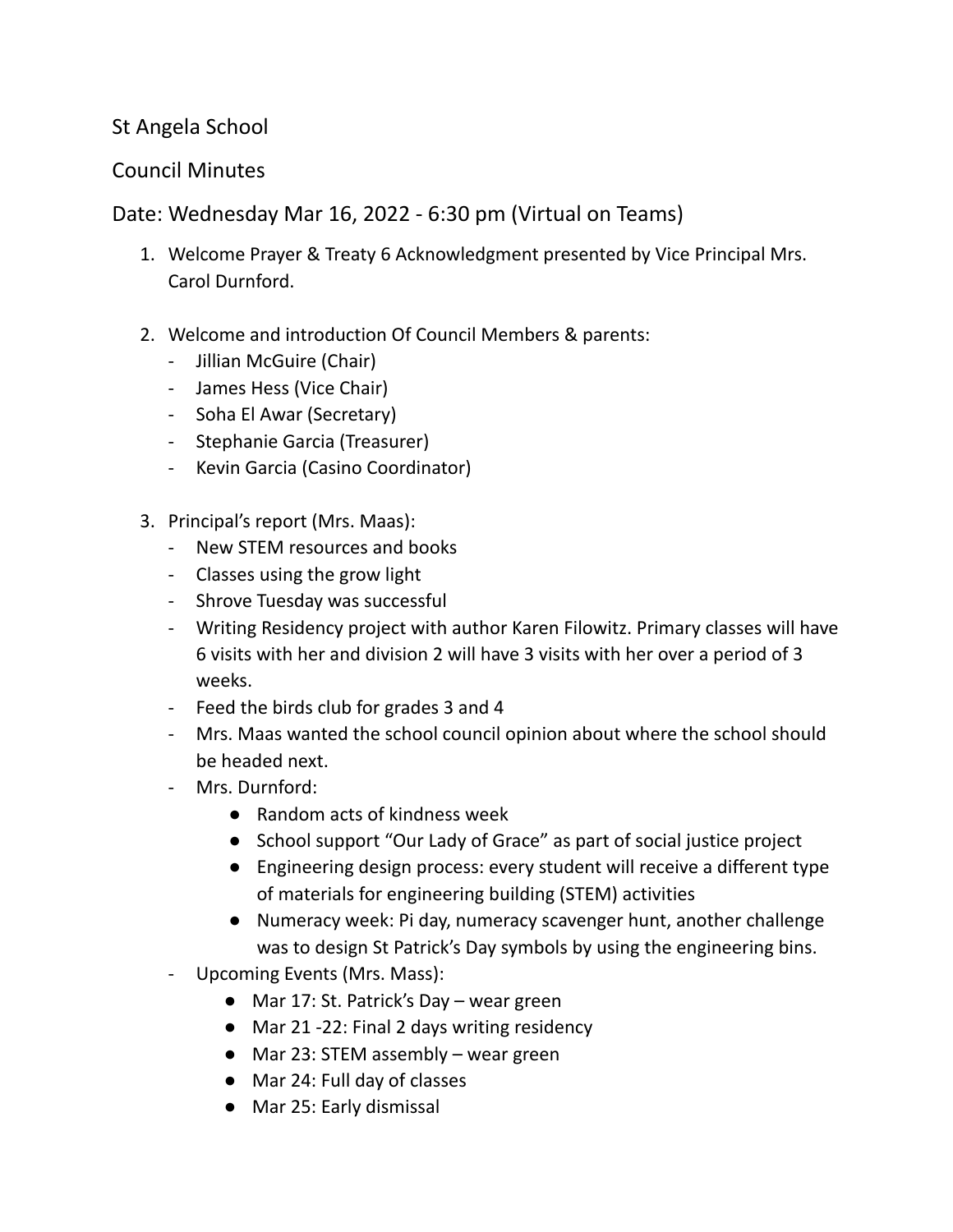- $\bullet$  Mar 28 Apr 01: Spring break
- Apr 08: Western Day
- Apr 20: Eastern Liturgy
- Apr 22: Read a shirt Day
- June: Fitset Ninja (date to be declared)
- 4. Correspondence: Nothing at the moment
- 5. Approval of Minutes: Not Approved as Stephanie needs to correct it first
- 6. Upcoming Events:
	- End of year party: Barbecue night? Late May?
- 7. Treasure's report Stephanie Garcia:
	- Previous meeting, we had \$5652.30
	- Balance now \$5075.82
- 8. Fundraising:
	- Hoodies was not a success
	- Possible gift card prior to Easter
- 9. Old business
	- None
- 10. New business:
	- Crosswalk.
	- Bylaw to come in late April
	- AMA grade 6 patrolling
- 11.Next meeting date:
	- Wednesday Apr 20, 2022 @ 6:30

Meeting ended at 7:17 pm